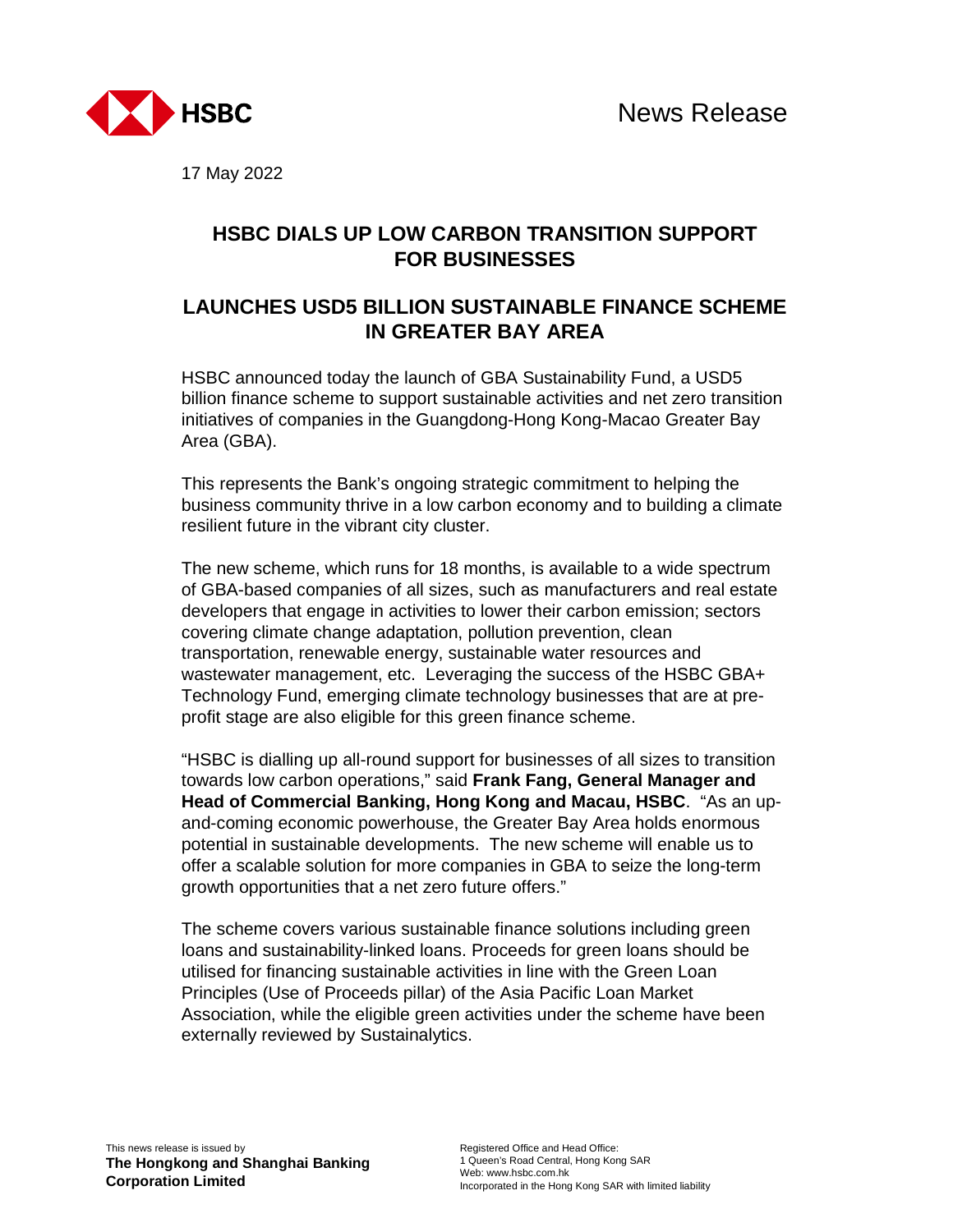HSBC has also formed a dedicated team of externally accredited commercial banking frontline staff to support customers on sustainable finance-related arrangements. In addition to financing, successful loan applicants will be entitled to sustainable product offerings, as well as a suite of resources, including free ESG training sessions and assessment tools for businesses to take practical steps to reduce their emissions, deliver efficiencies and boost their sustainability credentials.

Customers can enjoy subsidy to obtain assessment from the Hong Kong Quality Assurance Agency's SME Loan Green e-Assessment Platform for loan application, as well as subscription fee offer of Diginex, an online platform that helps businesses track and report on ESG & climate in a faster and more affordable manner.

For every USD1 million of lending under the Fund, HSBC will plant a tree on the customer's behalf through One Tree Planted, a non-profit tree planting charity, to support reforestation.

HSBC has made a global commitment to provide between USD750 billion and USD1 trillion in sustainable financing and investment by 2030. The Bank has been embedding sustainability into its products and services, including access to capital markets, lending, transaction banking, advisory services and investments. Earlier this month, the Bank introduced a tailored scheme for taxi operators looking to take up hybrid vehicles in Hong Kong.

*ends/more*



**Note to editor:** 

Terms and conditions apply. For details, please refer to business.hsbc.com.hk/gba-financing

Reminder: "To borrow or not to borrow? Borrow only if you can repay!"